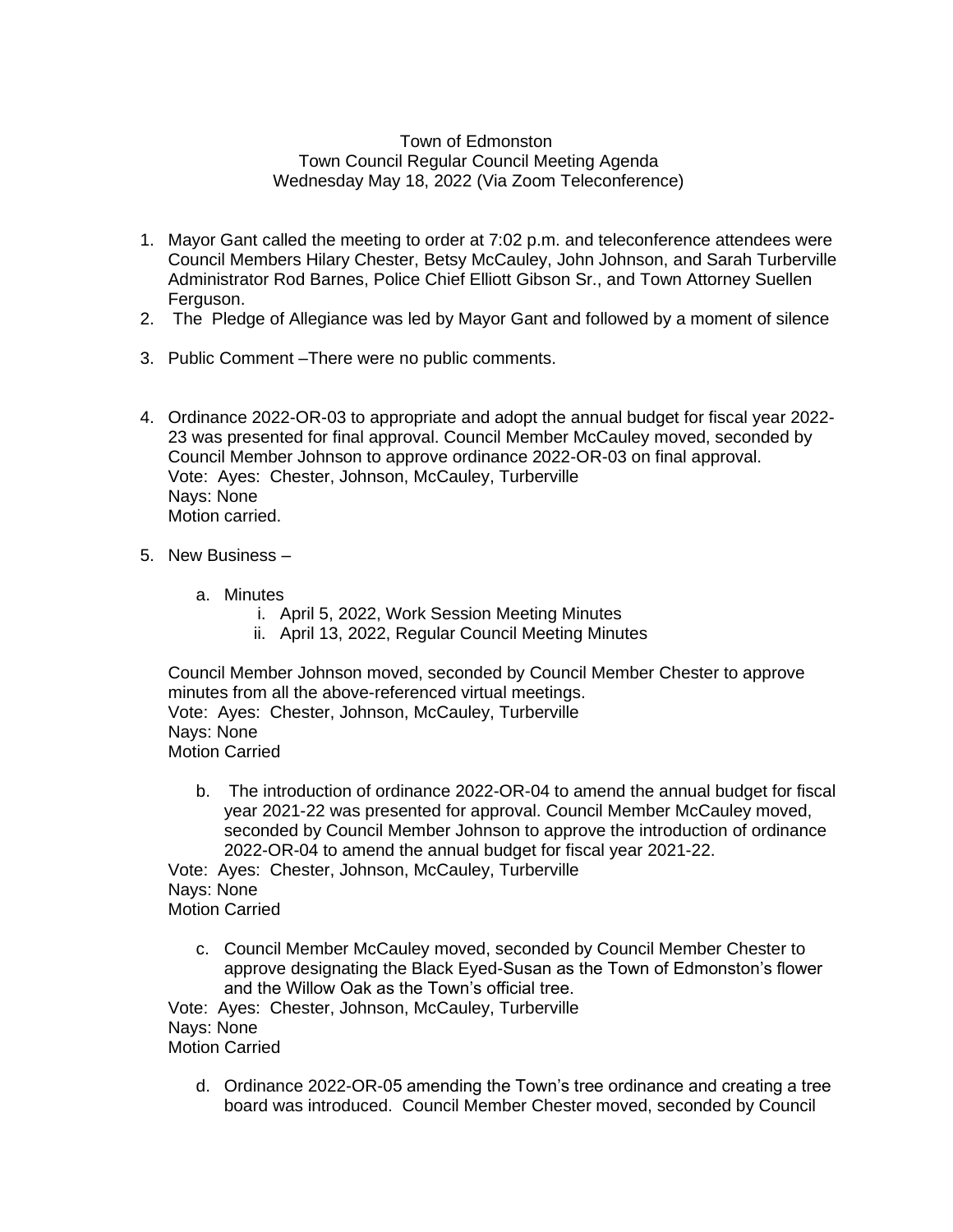Member Johnson to approve the introduction of Ordinance 2022-OR-05. Council Member Chester asked if language could be added to address conflicts between private property owners when trees are on or near property lines. Town Attorney Ferguson indicated that common law applies for trees shared on or near property lines. If a tree encroaches on your property, you can trim the tree back to the property line. The Town has the right to address hazardous or unsafe trees on private property and dead trees under the property maintenance code. Ms. Ferguson indicated the Town did not want to add language about private property rights related to trees. Town Administrator Barnes suggested that the Tree Board could educate homeowners on the rights. He also suggested putting together a comparison of what is in the property maintenance code and the proposed tree ordinance for Council Member Chester to review.

Vote: Ayes: Chester, Johnson, McCauley, Turberville Nays: None Motion Carried.

e. The award of bid for a 3-year contract for sanitation services to Bates Trucking was presented for approval subject to the contract approval by the Town Attorney. Council Member McCauley moved, seconded by Council Member Chester to approve the contract for sanitation services subject to the Town Attorney's approval.

Vote: Ayes: Chester, Johnson, McCauley, Turberville Nays: None Motion Carried.

f. The approval for the restoration of the Plummer Mural by Collins & Sons LLC in the amount of \$14,365.00 was presented for approval. Council Member Turberville moved, seconded by Council Member Johnson to approve the contract with Collins & Sons LLC to restore the Plummer Mural.

Vote: Ayes: Chester, Johnson, McCauley, Turberville

Nays: None

Motion Carried.

g. The approval of Bartlett Tree Experts proposal for tree care services for the pruning of 49 trees, removal of 20 trees, fertilization of 48 trees, severing the vines from 68 trees and treating 37 trees for \$45,715 using ARPA funds was presented for approval. Council Member McCauley moved, seconded by Council Member Turberville to approve the Bartlett Tree Experts proposal as presented. Vote: Ayes: Chester, Johnson, McCauley, Turberville

Nays: None. Motion Carried.

- 6. Police Department Report (Police and Code Compliance) Police Chief Gibson gave the April Police and Code Compliance reports. Chief Gibson reported that they are working with DPIE on increased parking enforcement on Buchanan and Tanglewood Streets. He indicated he had two officers out of the office.
- 7. Town Administrator Rod Barnes reported that the Bike to Work event is on Friday. The Town will have a rest stop at Veteran's Park. The AIB advisors will be here June 23 and 24. Mayor Gant will be hosting a business breakfast meeting at Berliner Specialty on Tuesday, May 24 at 9:00 a.m. for businesses located on Buchanan and Kenilworth. The